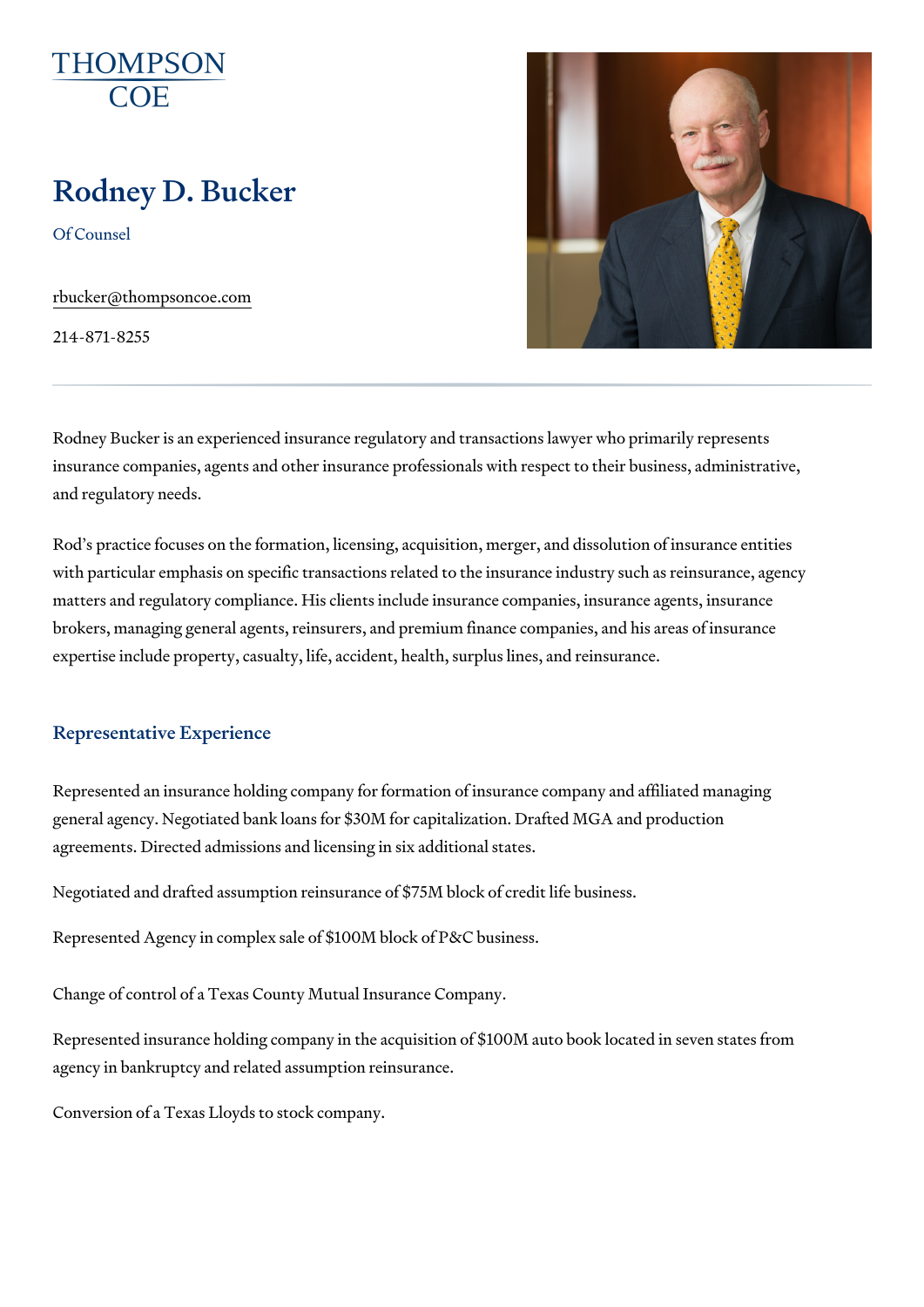## Related Services

[Insura](https://www.thompsoncoe.com/people/rodney-d-bucker/)nce

# Publications & Speaking Engagements

[2013 Life & Health Insurance](https://www.thompsoncoe.com/resources/publications/2013-life-health-insurance-legislation-in-texas/) Legislation in Texas Aug 1, 2013

[2013 Property & Casualty Insuran](https://www.thompsoncoe.com/resources/publications/2013-property-casualty-insurance-legislation-in-texas/)ce Legislation in Texas Aug 1, 2013

[2011 Life & Health Insurance](https://www.thompsoncoe.com/resources/publications/2011-life-health-insurance-legislation-in-texas/) Legislation in Texas Jul 15, 2011

[2011 Property & Casualty Insuran](https://www.thompsoncoe.com/resources/publications/2011-property-casualty-insurance-legislation-in-texas/)ce Legislation in Texas Jul 15, 2011

[2009 Life & Health Insurance L](https://www.thompsoncoe.com/resources/publications/2009-life-health-insurance-legislation-in-texas/)egislation in Texas Jul 23, 2009

[2009 Property & Casualty Insuranc](https://www.thompsoncoe.com/resources/publications/2009-property-casualty-insurance-legislation-in-texas/)e Legislation in Texas Jul 23, 2009

[2007 Property & Casualty Insuranc](https://www.thompsoncoe.com/resources/publications/2007-property-casualty-insurance-legislation-in-texas/)e Legislation in Texas Aug 31, 2007

[2007 Life & Health Insurance](https://www.thompsoncoe.com/resources/publications/2007-life-health-insurance-legislation-in-texas/) Legislation in Texas May 1, 2007

[2005 Property & Casualty Insuranc](https://www.thompsoncoe.com/resources/publications/2005-property-casualty-insurance-legislation-in-texas/)e Legislation in Texas Jun 1, 2005

[2005 Life & Health Insurance](https://www.thompsoncoe.com/resources/publications/2005-life-health-insurance-legislation-in-texas/) Legislation in Texas Jan 3, 2005

# Education, Admissions & Activities

EDUCATION

Texas Tech University J.D., 1976

Texas Tech University